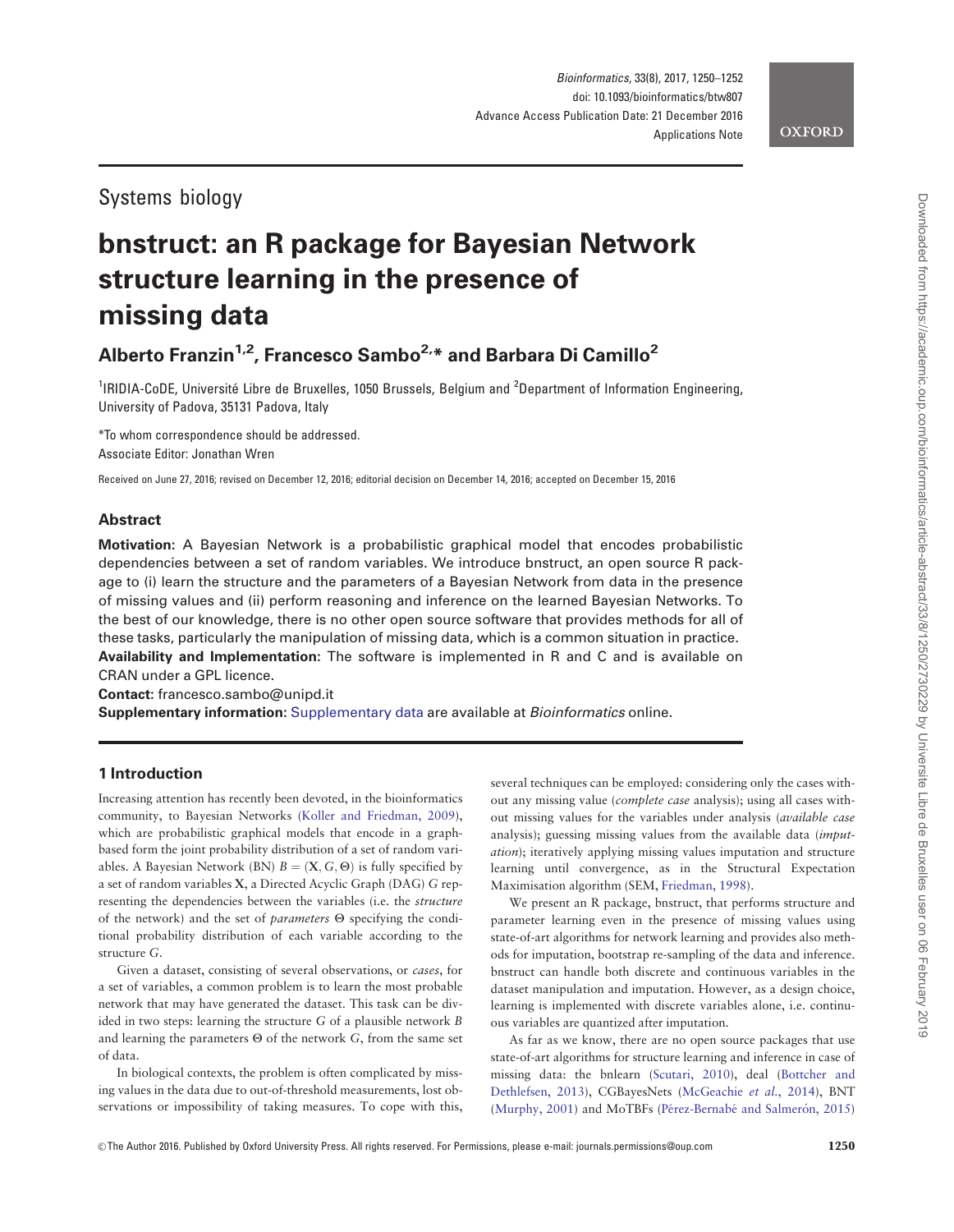<span id="page-1-0"></span>packages perform structure learning but do not support missing data. PEBL [\(Shah and Woolf, 2009](#page-2-0)) cannot perform inference. SMILE (Druzdzel, 1999) and LibB [\(Friedman, 1998\)](#page-2-0) are closed source.

#### 2 Methods

Data imputation and bootstrap. In order to learn a BN, bnstruct requires both a dataset and some related metadata, such as name, cardinality and discreteness of each variable. In case the dataset contains some missing values, it is possible to extract a complete case dataset or to perform imputation with the k-Nearest Neighbour (kNN) algorithm. Bootstrap samples [\(Friedman](#page-2-0) et al., 1999) can also be generated from the raw dataset.

Network learning. We provide bnstruct with state-of-the-art algorithms for structure learning, such as the Silander-Myllymäki complete algorithm (SM, [Silander and Myllym](#page-2-0)äki, 2006), the constraint-based Max-Min Parent-and-Children algorithm (MMPC), the Hill-Climbing local search (HC), the Max-min Hillclimbing heuristic search algorithm (MMHC, [Tsamardinos](#page-2-0) et al., [2006\)](#page-2-0) and the SEM algorithm (Friedman, 1997). SEM directly processes data with missing values, whereas the other algorithms perform structural learning after imputation with kNN. Scoring functions include the Bayesian Dirichlet equivalent uniform function (BDeu), the Akaike Information Criterion (AIC) and the Bayesian Information Criterion (BIC) ([Koller and Friedman, 2009\)](#page-2-0). Network DAGs can be converted to Partially Directed Acyclic Graphs (PDAGs) representing their corresponding equivalence classes ([Koller and Friedman, 2009](#page-2-0)).

Constraints can be applied to the network structure G based on the problem knowledge: variables can be divided into layers and edges from lower to higher layers can be prevented: this is useful to learn Dynamic BNs. Once the structure is learned, distribution parameters  $\Theta$  are computed as Maximum-a-Posteriori estimates. A network can aso be plotted or exported for external tools such as Cytoscape [\(Shannon](#page-2-0) et al., 2003).

Bootstrap re-sampling can also be used to estimate a level of confidence on the learned edges ([Friedman](#page-2-0) et al., 1999). In this case, one network can be learned for each bootstrap sample and the resulting PDAGs can be aggregated in a weighted PDAG (WPDAG), where the confidence on each edge is estimated as the fraction of bootstrap samples from which the edge can be learned.

Inference. Bnstruct can also infer the estimated probability distribution of some variables, given evidence on the values of other observed variables. In this case, a junction tree [\(Koller and](#page-2-0) [Friedman, 2009](#page-2-0)) is used. The Expectation-Maximization algorithm (Dempster et al., 1977) is also implemented, which exploits a BN structure to iteratively estimate conditional probabilities from a dataset with missing values and impute missing values.

### 3 Experimental results

As an example, we considered the data from the screen visit of the Diabetes Control and Complications Trial (DCCT, [The DCCT re](#page-2-0)[search group, 1993](#page-2-0)), where 1441 subjects suffering from Type 1 Diabetes (T1D) where screened for several anthropometric and metabolic risk factors for T1D complications. To search for probabilistic relations between the risk factors, we first divided them into three layers, based on domain information, and then learned 100 networks from 100 corresponding bootstrap samples of the data with the MMHC algorithm.



Fig. 1. WPDAG learned from the DCCT data. Nodes are divided into layers. Layer 1: smoke (SMOKE), gender (SEX), physical exercise (EXER), drinking (DRINK), age (AGE), T1D duration (DURAT). Layer 2: waist-hip ratio (WHR) and body mass index (BMI). Layer 3: systolic and diastolic blood pressure (SBP, DBP), HDL, LDL and total cholesterol (HDL, LDL, CHOL), triglycerides (TRIG), glycated hemoglobin (HBA1C), albumin excretion rate (AER), estimated GFR (EGFR) and creatinine (CREAT)

Figure 1 reports the final WPDAG, where the grey level of the edges is proportional to the estimated confidence on the probabilistic dependences and nodes are divided in the three layers. Several known dependencies are evident from the data, like the relation between WHR and the indices of renal complications (CREAT and EGFR) or between triglycerides and diabetes progression (HBA1C).

## 4 Conclusion

BNs learning plays a central role in bioinformatics and missing values are ubiquitous in bio-medical datasets. The R package bnstruct provides easy-to-use state-of-art algorithms to learn and reason with BNs from data that may contain missing values.

#### Funding

The work has been partly funded by the MOSAIC European FP7 project (MOdels and Simulation techniques for discovering dIAbetes influence faCtors, Grant n. 600914); and the COMEX project within the Interuniversity Attraction Poles Programme of the Belgian Science Policy Office.

Conflict of Interest: none declared.

#### References

- Bottcher,S.G. and Dethlefsen,C. (2013) Learning Bayesian Networks with R. In: Proceedings of the 3rd International Workshop on Distributed Statistical Computing, 20–22.
- Dempster,A.P. et al. (1977) Maximum likelihood from incomplete data via the EM algorithm. J. R. Stat. Soc. Ser. B (Methodological), 39, 1–38.
- Druzdzel,M.J. (1999) Smile: Structural modeling, inference, and learning engine and genie: a development environment for graphical decision-theoretic models. In: Aaai/Iaai, pp. 902–903.
- Friedman,N. (1997) Learning belief networks in the presence of missing values and hidden variables. In: ICML, Vol. 97, pp. 125–133.